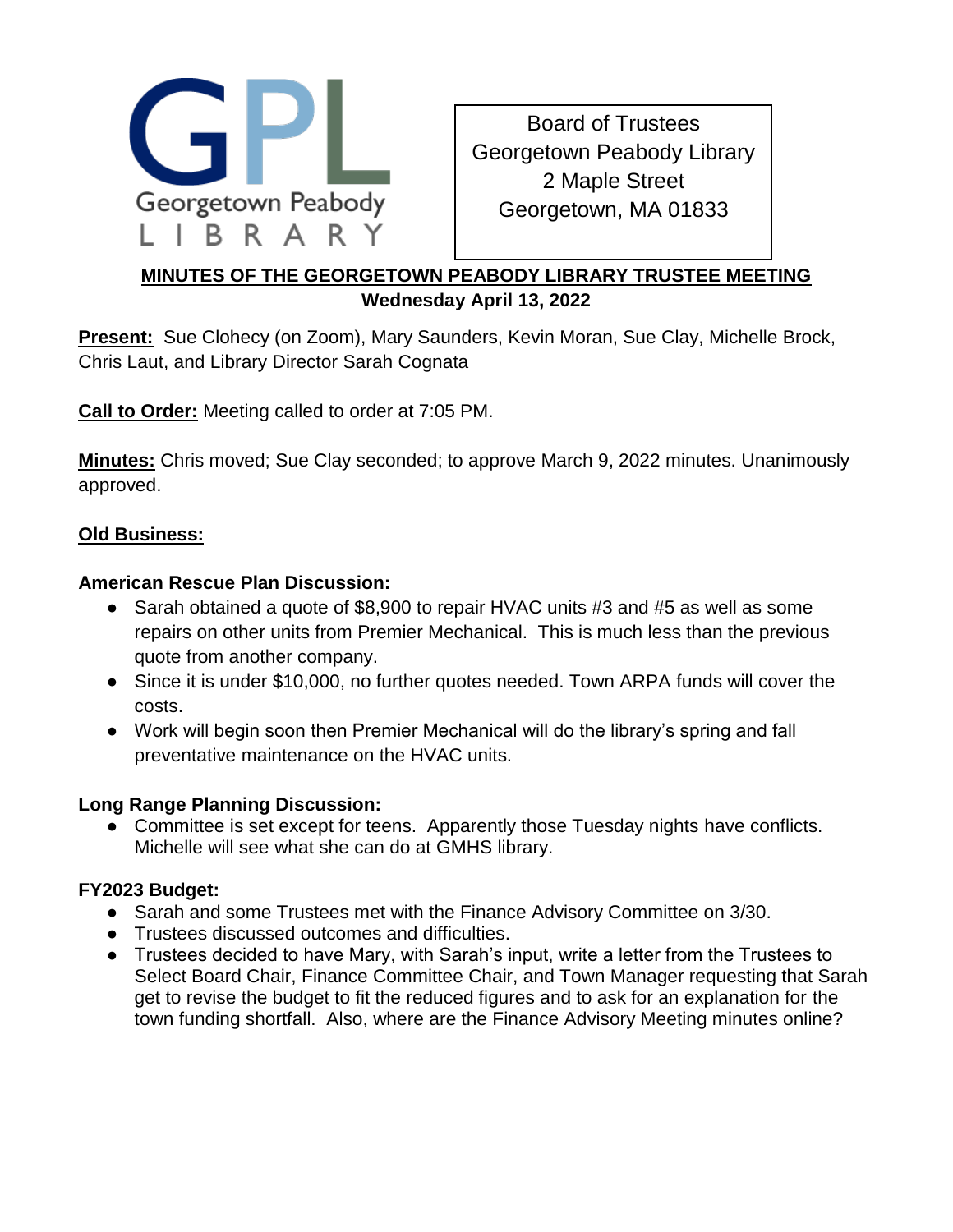## **Director's Report:**

#### **Maintenance:**

- Elevator inspection finished. Library passed after the phone line to the elevator was reset by Verizon.
- Fire Alarm/Sprinklers/Extinguishers inspections scheduled for 4/20.

## **State Aid:**

● Library will be receiving \$7,905.31 from MBLC for our second state aid payment. This will bring the FY2022 total to \$15,797.88.

## **Teen Librarian Position:**

- Sarah posted the position and received five applications so far; two are local applicants.
- Interviews will begin soon.

## **Staff Reviews:**

- Completed as of 4/12.
- Cathy will conduct the Children's Room staff reviews.
- Starting next year, Haley will conduct the Circulation staff reviews.
- This is part of Sarah's plan to delegate such tasks to those principally involved.

## **Minute Madness**:

● GPL beat Wilmington Memorial Library for the top spot. We had a total of 144 participants who read 162,267 minutes and had also out-read Reading, Andover, Melrose, and Chelmsford in this competition. 144 participants logged more than 162,267 minutes.

## **Patron Online Registration (eCard) Project:**

- MVLC moving forward with the eCard Project with the vendor Quipu. This will include the Quipu eCard and the Quipu eRenew.
- Implementation in summer/fall 2022. MBLC will support 75% of the startup and then provide an undetermined amount of assistance with ongoing costs beginning in year 2.
- It will resemble the Boston Public Library eCard, but it will be for individual's local library digital collections.

#### **Grant Submission:**

● Sarah has applied for a grant to fund a permanent story walk in the children's garden. She should hear results in mid-May.

#### **Local History Room Storage Closet:**

- Michele Augeri assembled and attached the closet shelving system herself since we couldn't find someone to hire. Trustees thank Michele.
- The Local History Room is now open for small meetings.

#### **New Business:**

#### **Library Director Evaluation:**

● Mary sent the compilation of the Trustees' Director Evaluation Survey to Sarah and the